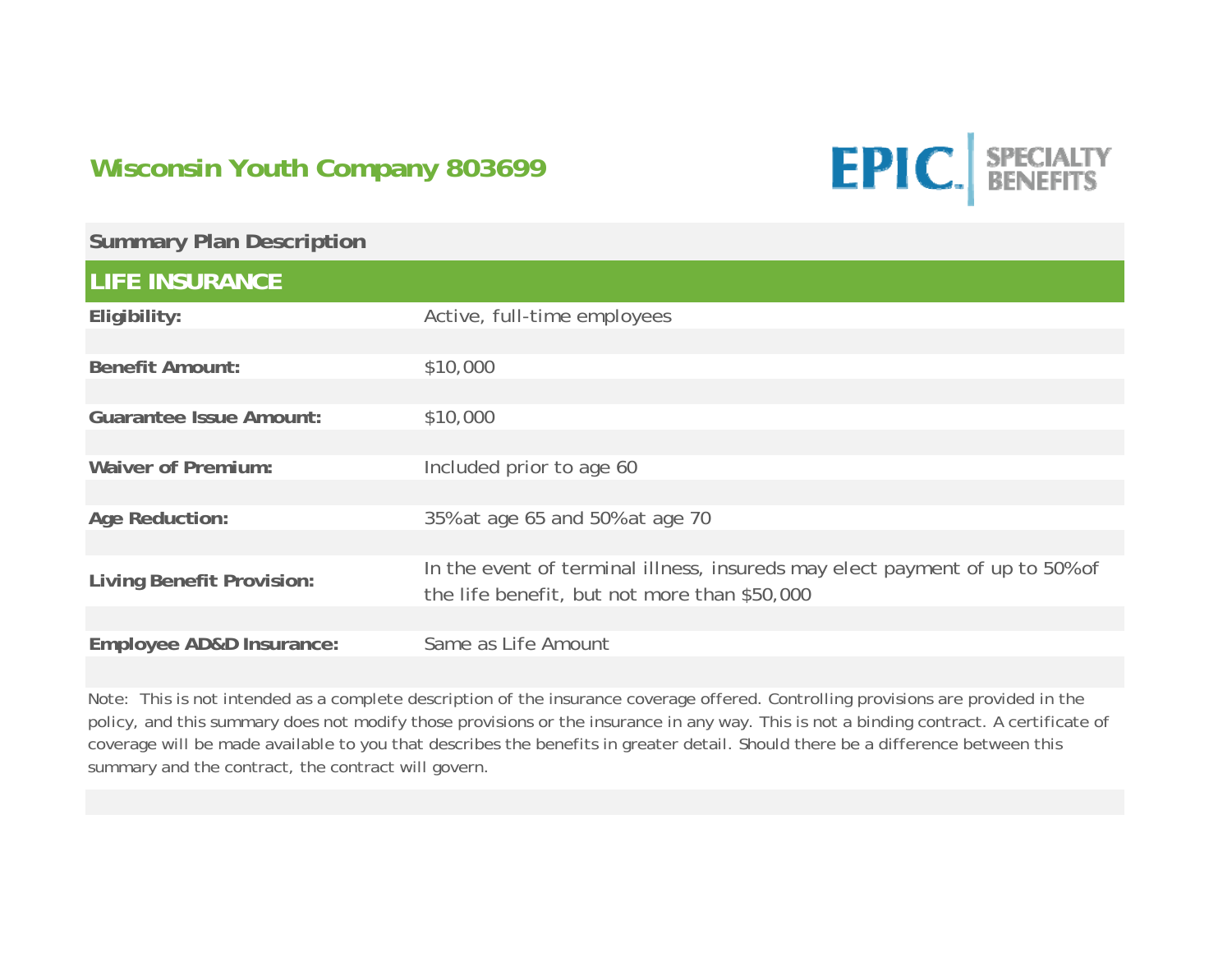## **Wisconsin Youth Company 803699**



| <b>Summary Plan Description</b>        |                                                                            |  |
|----------------------------------------|----------------------------------------------------------------------------|--|
| <b>SHORT TERM DISABILITY INSURANCE</b> |                                                                            |  |
| Purpose                                | To provide monthly earnings during time lost from work due to a disability |  |
| <b>Benefit Starting Date:</b>          | 1 Day Accident/8 Day Illness                                               |  |
| <b>Maximum Benefit Period:</b>         | 13 Weeks                                                                   |  |
| <b>Scheduled Benefit Percentages:</b>  | 60% of weekly earnings                                                     |  |
| Minimum Weekly Benefit:                | \$150                                                                      |  |
| <b>Guarantee Issue Amount:</b>         | \$1,000                                                                    |  |
| Maximum Weeky Benefit:                 | \$1,000                                                                    |  |
| <b>Pre-Existing Conditions:</b>        | Waived                                                                     |  |
| Maternity:                             | Included                                                                   |  |
| <b>Survivor Benefit:</b>               | Included: 3 weeks                                                          |  |
| Partial Disability:                    | Included                                                                   |  |

Note: This is not intended as a complete description of the insurance coverage offered. Controlling provisions are provided in the policy, and this summary does not modify those provisions or the insurance in any way. This is not a binding contract. A certificate of coverage will be made available to you that describes the benefits in greater detail. Should there be a difference between this summary and the contract, the contract will govern.